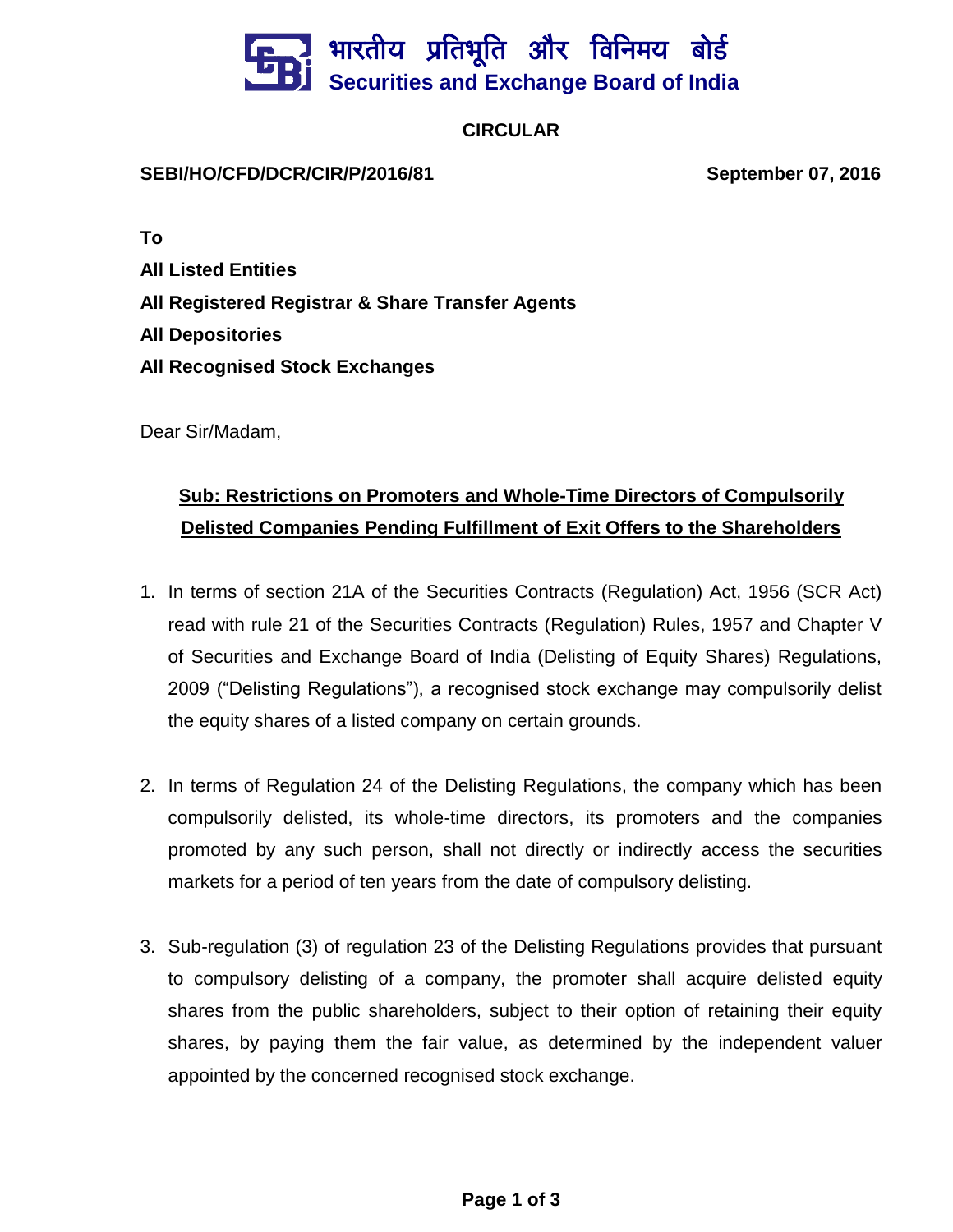

- 4. In addition to the restriction imposed under Regulation 24 of the Delisting Regulations, in order to ensure effective enforcement of exit option to the public shareholders in case of compulsory delisting and taking into account the interests of investors, it is felt necessary to strengthen the regulatory mechanism in this regard. Accordingly, it is hereby directed that in case of such companies whose fair value is positive:
	- a. such a company and the depositories shall not effect transfer, by way of sale, pledge, etc., of any of the equity shares and corporate benefits like dividend, rights, bonus shares, split, etc. shall be frozen, for all the equity shares, held by the promoters/ promoter group till the promoters of such company provide an exit option to the public shareholders in compliance with sub-regulation (3) of regulation 23 of the Delisting Regulations, as certified by the concerned recognized stock exchange;
	- b. the promoters and whole-time directors of the compulsorily delisted company shall also not be eligible to become directors of any listed company till the exit option as stated at 4.a. above is provided.
- 5. For the aforesaid purposes, "compulsorily delisted company" means a company whose equity shares are delisted by the recognised stock exchange under Chapter V of the Delisting Regulations.
- 6. The concerned recognised stock exchanges and depositories shall co-ordinate with each other for ensuring compliance of these requirements. SEBI may also take any other appropriate action(s) against the promoters/promoter group and directors of the compulsorily delisted company for non-compliance with sub-regulation (3) of regulation 23 of the Delisting Regulations.
- 7. This circular is issued in exercise of powers conferred under section 11(1) of the Securities and Exchange Board of India Act, 1992 to protect the interests of investors in securities and to promote the development of, and to regulate the securities markets.